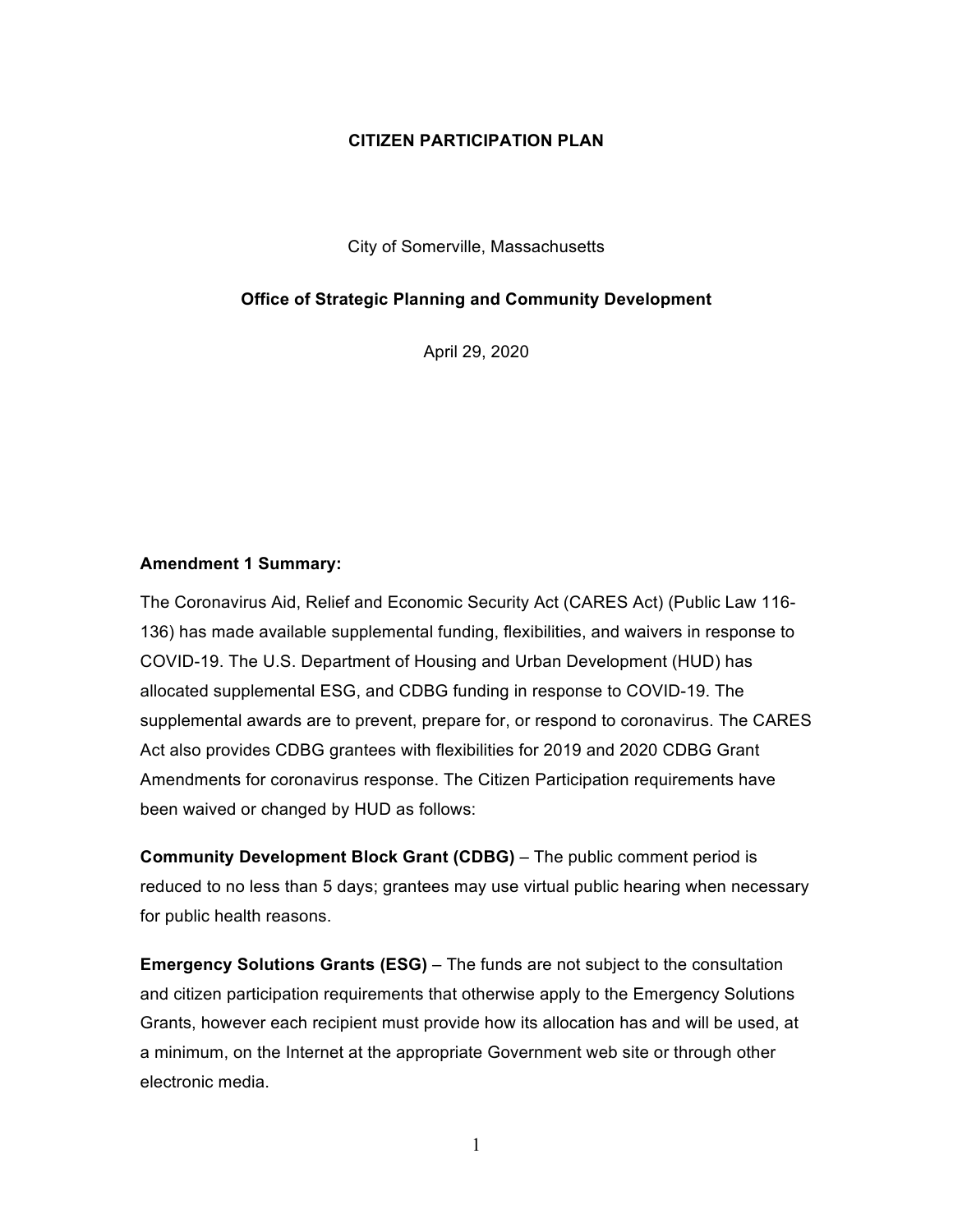# **Citizen Participation for Substantial Amendments to Action Plans 2019 and 2020 in response to COVID-19:**

ESG: The substantial amendment will be published as follows:

- Publication on the City's website.
- Notice of publication on the City's website

CDBG: The substantial amendment will be published as follows:

- Publication on the City's website at https://www.somervillema.gov/departments/ospcd/administration
- Notice of publication in the Somerville Times and on the City's website
- A public review and comment period for 5 days
- A virtual hearing will be held through GoToMeeting.com and made available during the five-day comment period. The public throughout the duration of the hearing can submit comments through the GoToMeeting website. Language translator(s) will be will be present and available for translation at the hearing. Accommodations for disabilities will be provided upon request Notice of the virtual hearing will be posted on the city website: https://www.somervillema.gov/departments/ospcd/administration and online city calendar: https://www.somervillema.gov/events
- Virtual hearings will continue to be allowed for as long as public health and social distancing measures are in place by the City of Somerville.

Citizens wishing to submit written comments during the public review and comment period may:

Mail comments, postmarked no later than May 8, 2020, to:

**OSPCD** 93 Highland Ave Somerville, MA 02143 Attn: Alan Inacio

Email comments no later than May 8, 2020 to ospcd@somervillema.gov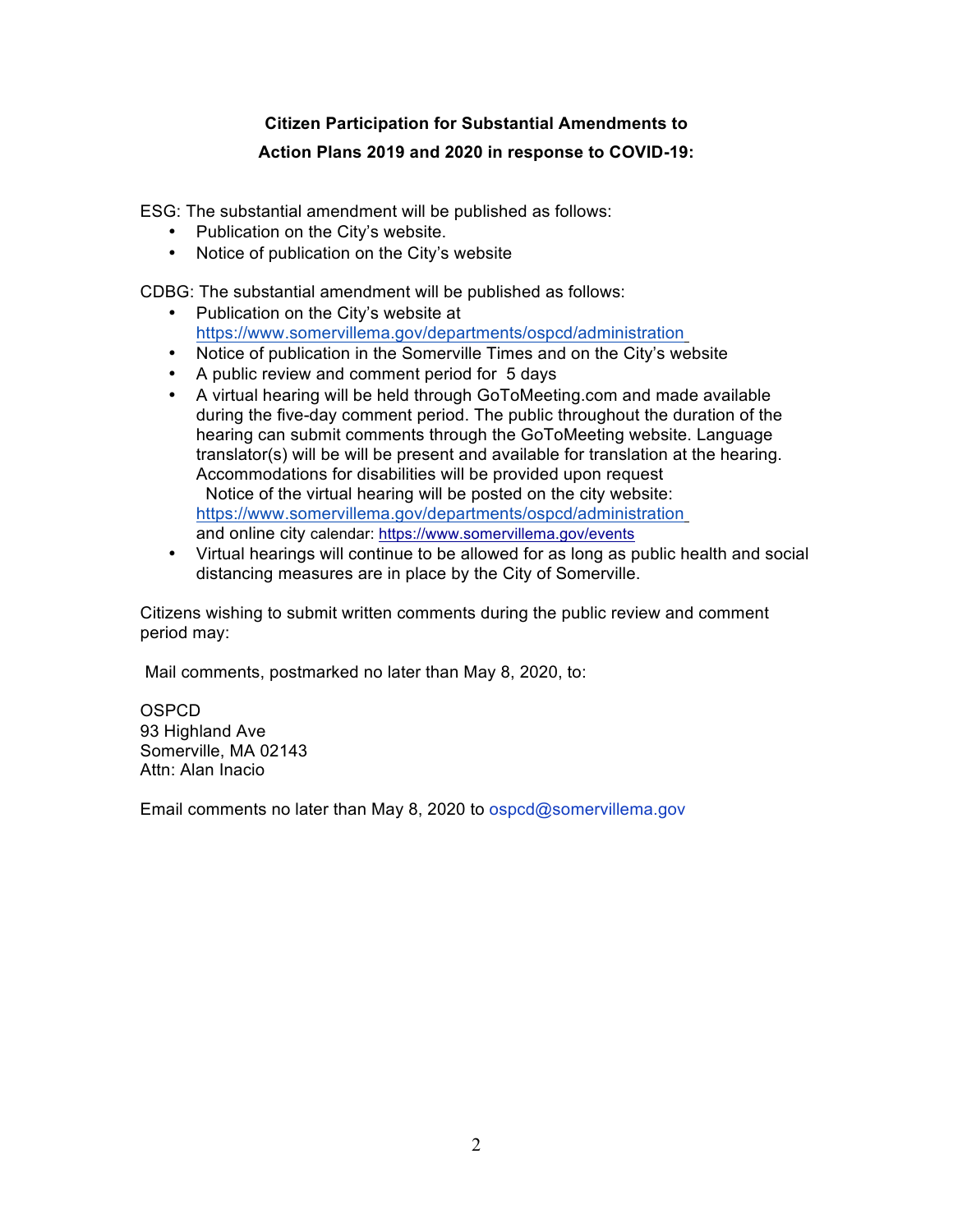# **Table of Contents**

| 6. Consolidated Annual Performance Evaluation Report (CAPER)7 |
|---------------------------------------------------------------|
|                                                               |
|                                                               |
|                                                               |
|                                                               |
|                                                               |
|                                                               |
|                                                               |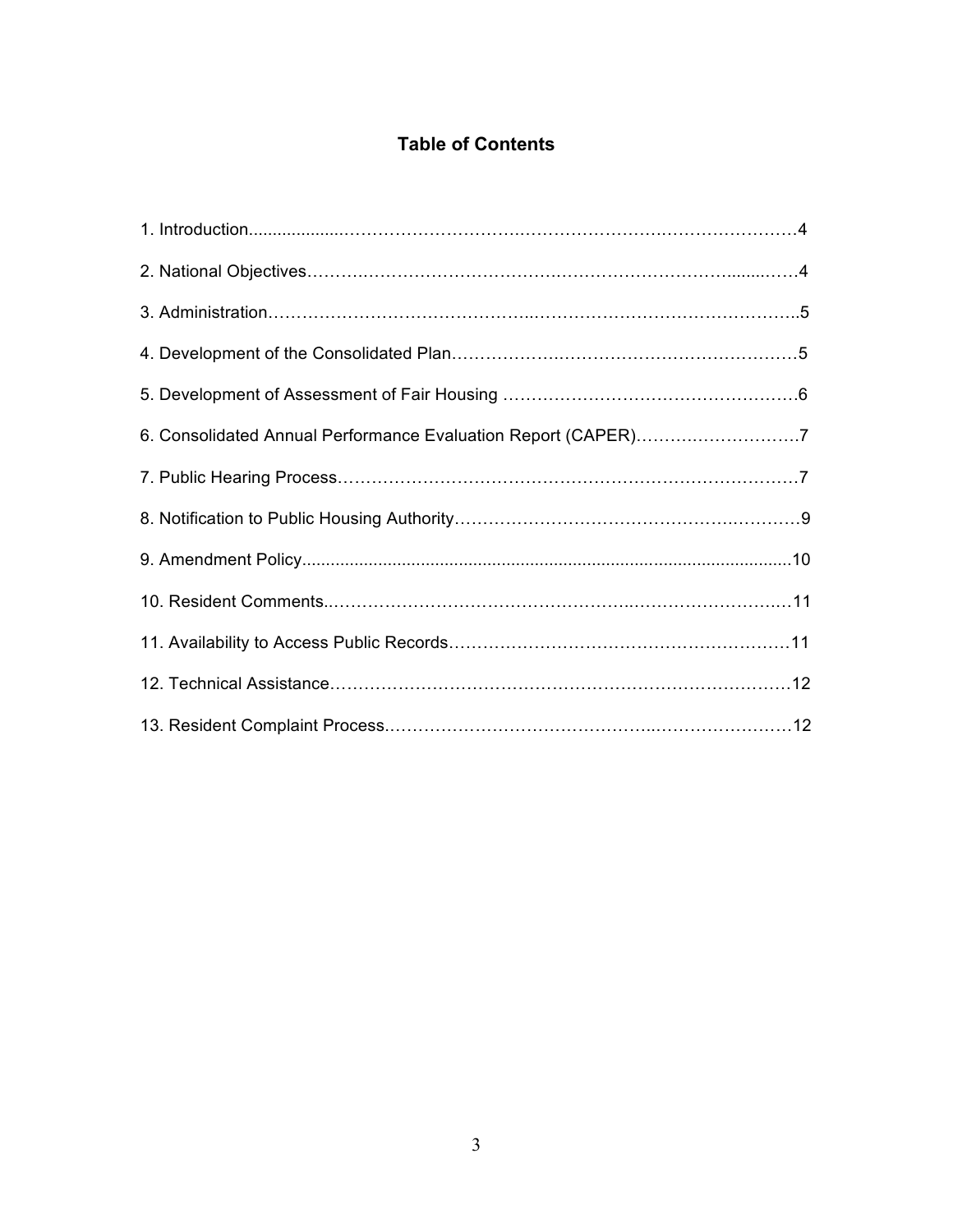## **Citizens Participation Plan**

Pursuant to the requirements of 24 CFR 91.105, the City of Somerville hereby issues the following plan to provide for and encourage community participation in the development of the City of Somerville's Consolidated Plan, Annual Action Plan, Assessment of Fair Housing, any substantial amendments to the Consolidated Plan, Annual Action Plan, or Assessment of Fair Housing, and the Performance reports (CAPER).

#### **I. Introduction**

The City of Somerville annually receives Community Development Block Grant (CDBG), HOME Investment Partnerships Program (HOME) and Emergency Solutions Grant (ESG) funds from the U.S. Department of Housing and Community Development (HUD), which it administers through the City of Somerville Mayor's Office of Strategic Planning and Community Development. In 1995, the Department of Housing and Urban Development (HUD) combined the CDBG, HOME, and ESG application cycles, creating the Consolidated Plan process. Now this single process is used to evaluate needs, set priorities and allocate funds to implement projects using CDBG, HOME, ESG, and McKinney funds. As a recipient of these entitlement program funds, the City is required to produce the following documents:

- 1. **Consolidated Plan:** A five-year plan that documents Somerville's housing and community development needs, outlines strategies to address those needs, and identifies proposed program accomplishments.
- 2. **Annual Action Plan:** An annual plan that describes specific CDBG-, HOMEand ESG funded projects that will be undertaken over the course of the upcoming fiscal year.
- 3. **Consolidated Annual Performance and Evaluation Report (CAPER):** An annual report that evaluates the use of CDBG, HOME, and ESG funds.
- 4. **Assessment of Fair Housing (AFH)**: an analysis of local fair housing issues that sets priorities and goals for addressing those issues

In addition to these reports, program recipients must also have in place an approved Community Participation Plan as a requirement of the Cranston-Gonzalez National Affordable Housing Act and Section 508 of the Housing and Community Development Act of 1974, as amended, for direct recipients of HUD programs. This Community Participation Plan has been developed to provide residents, local and regional institutions, and other interested agencies and organizations with opportunities to participate in an advisory role in the planning, implementation and evaluation of the CDBG, HOME and ESG programs which primarily benefit Somerville's low- and moderate-income residents and to review and comment on each of the documents listed above.

#### **II. National Objectives**

The primary purpose of these formula grant programs is to assist low to moderate income persons achieve the following goals:

- 1. Provide decent, safe, and sanitary housing
- 2. Provide a suitable living environment
- 3. Expand economic opportunities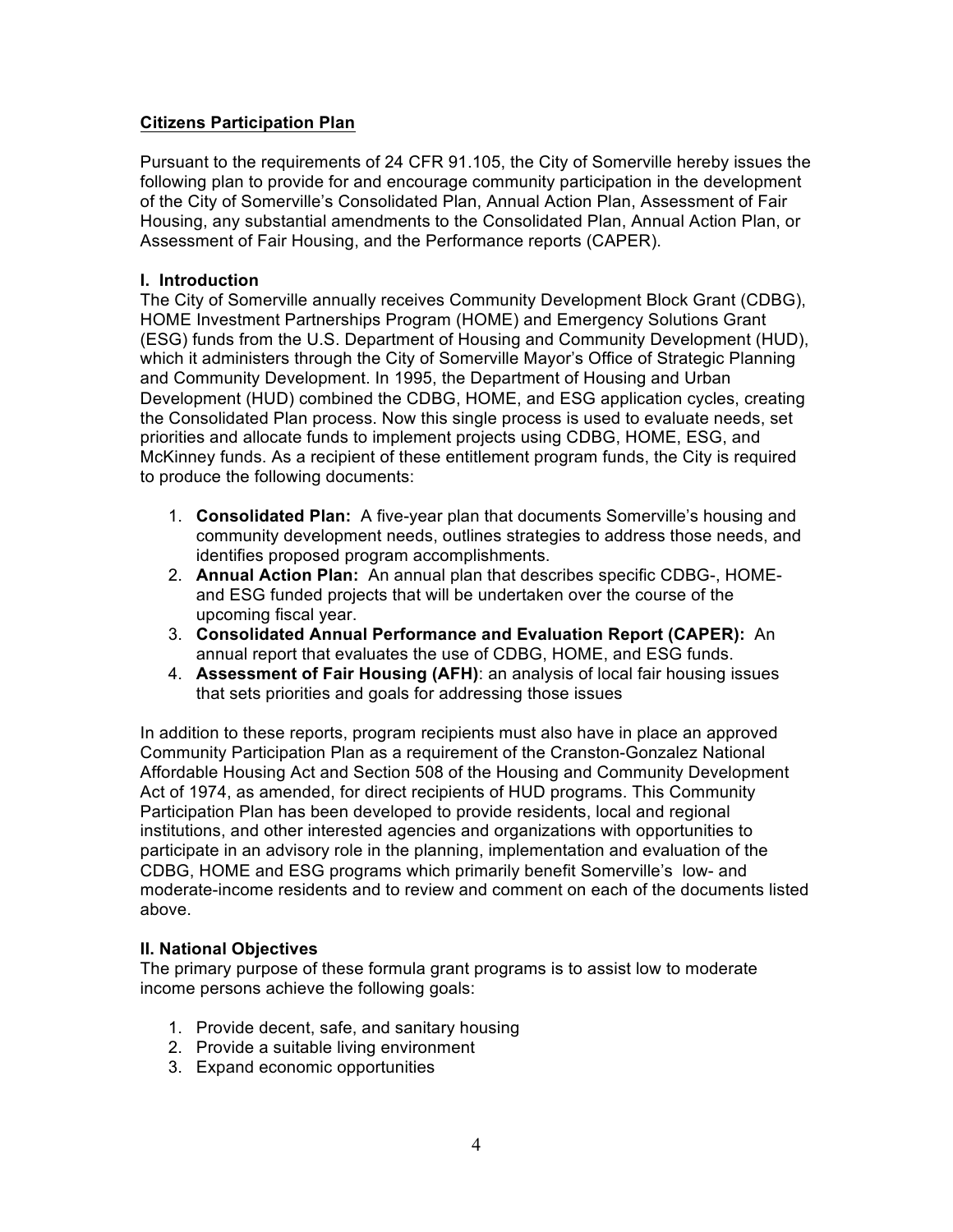Furthermore, under HUD regulations, each activity to be funded must meet one of the above objectives and address one (or more) of the following:

- § Serve low or moderate income residents (low or moderate income residents are defined as individuals, families, or households with an annual income less than the Section 8 low income limits. These limits are generally defined as 80 percent of the median area income or less, but greater than 50 percent of the median area income as established by HUD to qualify as low and moderate income individual, families, or households; or equal to 50 percent of the median area income or less as established by HUD to qualify as very low income individuals, families, or households)
- **Affirmatively further fair housing by eliminating or reducing slum or blight,** improving access to opportunity, expanding housing choice, and allowing for increased mobility.
- Meet an "urgent need" (damage caused by a flood or hurricane, etc.).

## **III. Administration**

The programs are administered by the City of Somerville Mayor's Office of Strategic Planning and Community Development. Throughout each step of the funding process, the OSPCD will be responsible for notifying agencies, organizations and the public regarding funding availability, and assisting the Mayor with funding decisions. Also, the OSPCD will execute agreements with sub-recipients and other City Departments in order to articulate specific program responsibilities including:

- § Oversight of the procurement process for design and construction work
- Review and approval of reimbursement requests
- Performance monitoring of sub-recipient performance
- Preparation of plans and reports as required by HUD

## **IV. Development of the Consolidated Plan**

HUD regulations 24 CFR 91.205 to 91.230 requires recipients of CDBG funding to prepare a Five-Year Consolidated Planning Strategy (Consolidated Plan). The Consolidated Plan identifies and prioritizes community development needs, project proposals, and the specific funding needs of programs. The OSPCD will solicit community input for the Consolidated Plan in order to understand and prioritize community needs, and to further explain the consolidated planning process. The consolidated planning process is completed in several stages summarized below:

- Data Collection and Tabulation
- § Drafting
- Public Viewing
- § Editing
- Submission

A number of methods may be employed to gather input from community members including residents, non-profit organizations and agencies, and members of the business community including: surveys, direct consultation with individual groups, and community outreach programs. The city also conducts public hearings, which encourage the participation of residents, the public housing authority (including residents of the public housing authority as well as management companies and any resident advisory boards or councils if they exist), any other publicly assisted housing developments (including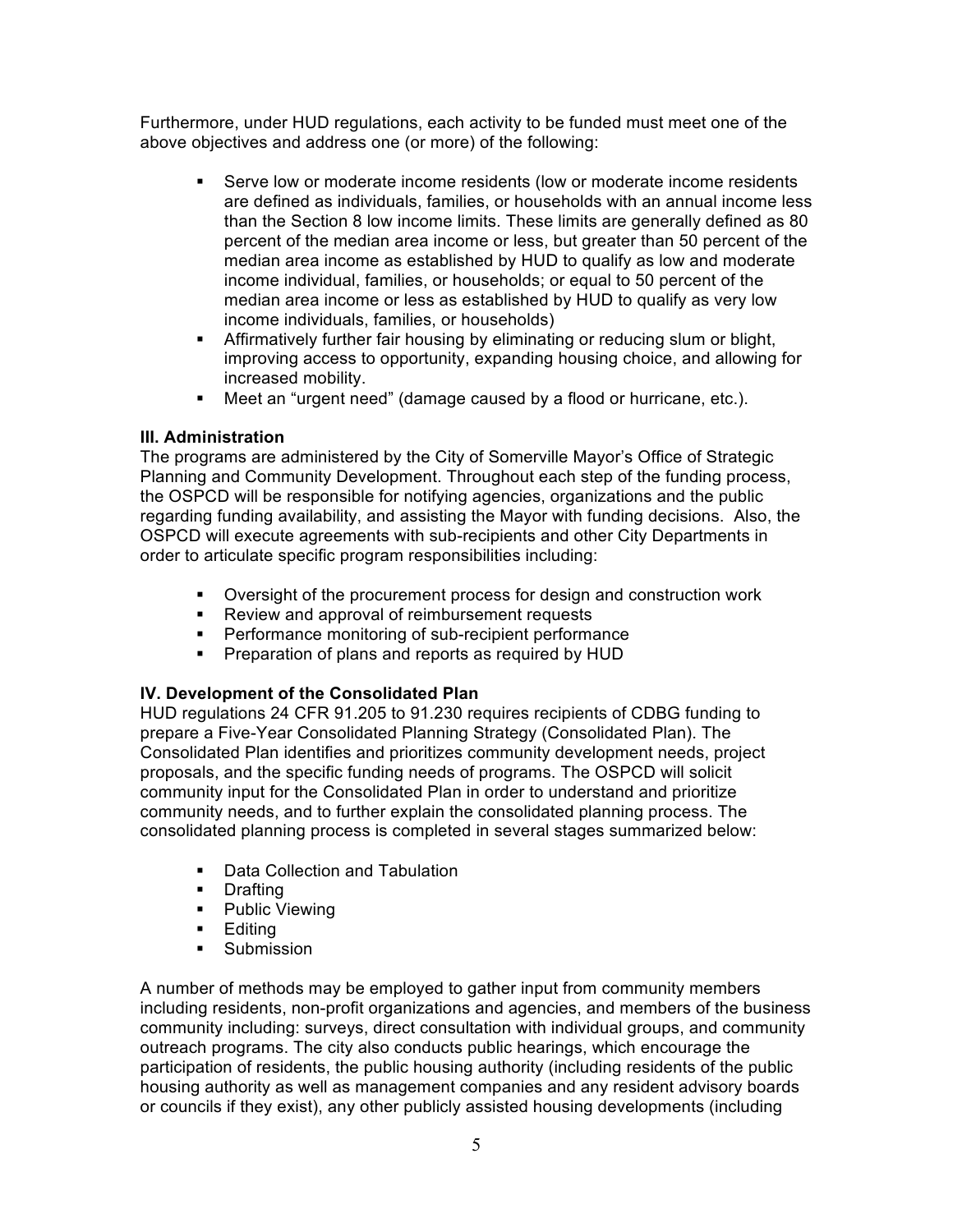residents of those housing developments as well as management companies and any resident advisory boards or councils if they exist), and assisted living developments, prior to the development of each Annual and Consolidated Action Plan. In an effort to maximize the participation of the low to moderate income community; meetings are held in a low to moderate income area of the city and are advertised to residents as well as local and regional institutions, agencies, businesses, developers, nonprofit organizations, philanthropic organizations, and community-based and faith-based organizations. In order to maximize participation of non-English speaking residents, translation of all notices, vital documents, and of public hearings will be provided for residents in languages spoken by the five largest Limited English Proficiency (LEP) populations determined by the American Community Survey and/or Decennial Census will be provided. At the public hearings, OSPCD staff review a number of topics including

- Amount of assistance received from HUD annually (grants & program income);
- **Encourage feedback on housing and community development needs;**
- The development of activities that may be under-taken using these funds; including the estimated amount that will benefit persons of low- and moderate-income;
- The areas of the City where activities may be under-taken;
- § A description of the projects programs and services that are underway using currently available funds; and efforts to minimize displacement.

More information on public hearings is described in section VII below. In addition to holding public hearings, OSPCD staff will meet with the Continuum of Care and the Somerville Housing Authority to directly discuss the needs assessment of each upcoming Action Plan. The City will also provide an opportunity for residents to review and comment on the contents of a draft of the plan by publishing a summary of the plan in local newspapers of general circulation, making copies of the document available on the City's website and in public locations around the City. More information on public comment procedures is provided in section X .

## **V. Development of Assessment of Fair Housing (AFH)**

HUD regulations 24 CFR 5.154 requires recipients of CDBG funding to prepare an Assessment of Fair Housing (AFH). The AFH is an analysis of fair housing data, fair housing issues, contributing factors, and an identification of fair housing priorities and goals, which is conducted and submitted using HUD's Assessment Tool. The OSPCD will solicit community input for the AFH in order to understand fair housing issues, prioritize contributing factors needs, and identify strategies and actions to mitigate contributing factors and reduce fair housing issues. The Assessment of Fair Housing process is completed in several stages summarized below:

- Analysis of HUD provided data
- Collection of local data, local knowledge, and local feedback through a community engagement process
- **•** Identification of fair housing issues, prioritization of contributing factors, and setting goals
- Drafting of the AFH using the HUD's Assessment Tool
- Public Viewing and commenting
- Editing and responding to public comments
- Submission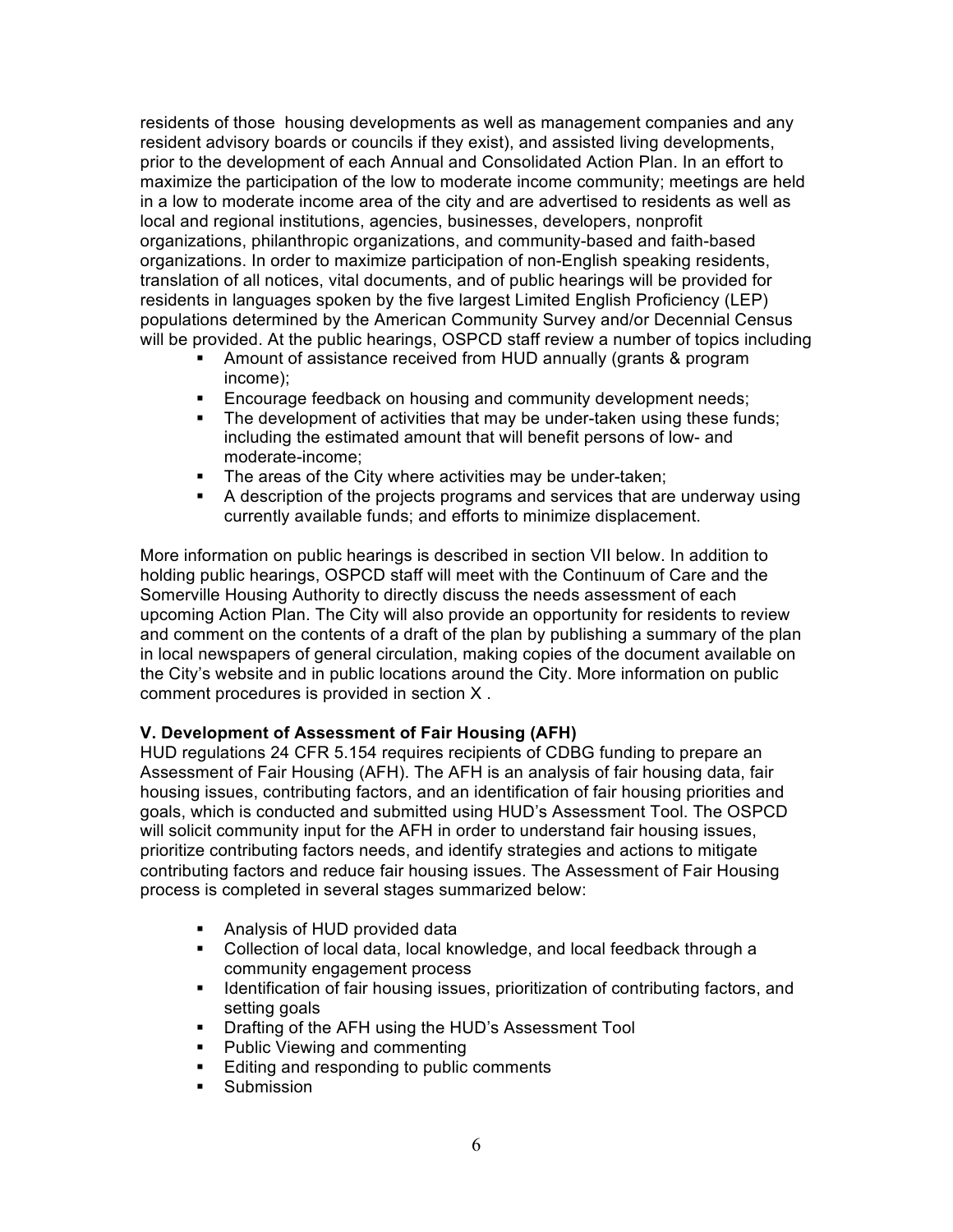The same methods as described in section IV will be used to gather community member input for the development of the AFH. Additionally, the City shall make HUD-provided data and other supplemental information related to the AFH available to the public at the beginning of the community participation process. The City will do this by providing links to the data and maps on the City's website, through social media posts, and in direct emails to local and regional institutions, agencies, businesses, developers, nonprofit organizations, philanthropic organizations, and community-based and faith- based organizations. In addition the City shall solicit community input through public hearings and by publishing and making available drafts of the AFH for public comment. More information on procedures for public hearings and public comment is provided below in sections VII and X, respectively.

#### **VI. Consolidated Annual Performance Evaluation Report (CAPER)**

Pursuant with 24 CFR 91.105(a)(2)(i) The City of Somerville will, prior to submitting any Consolidated Annual Evaluation Report (CAPER) to HUD, make available to residents, businesses, public agencies, and other organizations a draft CAPER. A draft will be made available in order to provide for and encourage residents to participate in the development of the Performance report. The OSPCD will provide a reasonable opportunity for these groups to examine and comment on the draft through the following actions:

- The City will publish a legal notice in a local daily newspaper of general circulation such as the Somerville Times or the Somerville Journal, summarizing the contents and purpose of the CAPER and include a list of the locations, such as libraries, city government offices, and other public buildings, where copies of the entire draft may be examined. The notice will also specify the deadline and place to which comments may be submitted. The city will allow for a minimum of a 15 day period for comments to be received.
- § A public hearing will be held no later than 15 days prior to submitting the final CAPER report to HUD. The public hearing will follow the same protocol and procedures as those detailed in Section VI.
- A draft of the CAPER report will be posted on the city website in a format that is available for residents to examine and download. The opportunity to return comments will be made available by email at ospcd@somervillema.gov.
- § A reasonable number of free copies of the CAPER will available to residents and groups that request it.

## **VII. Public Hearing Process**

1. Frequency. The City will hold a minimum of two public hearings annually, at different times during the Consolidated Plan process to obtain resident input, respond to proposals and questions on proposed programs and projects, address housing and community development needs, discuss strategies to affirmatively further fair housing, and review program performance. These meetings will coincide with development of the Consolidated Action Plan, Annual Action Plan, CAPER Performance report, and AFH report. A minimum of one public hearing will be held for the development of the Consolidated/Annual Action plan, the Annual Performance report (CAPER), and the Assessment of Fair Housing (AFH). For the Consolidated Plan and Assessment of Fair Housing, this meeting will be held before the draft plan/assessment is published for public comment.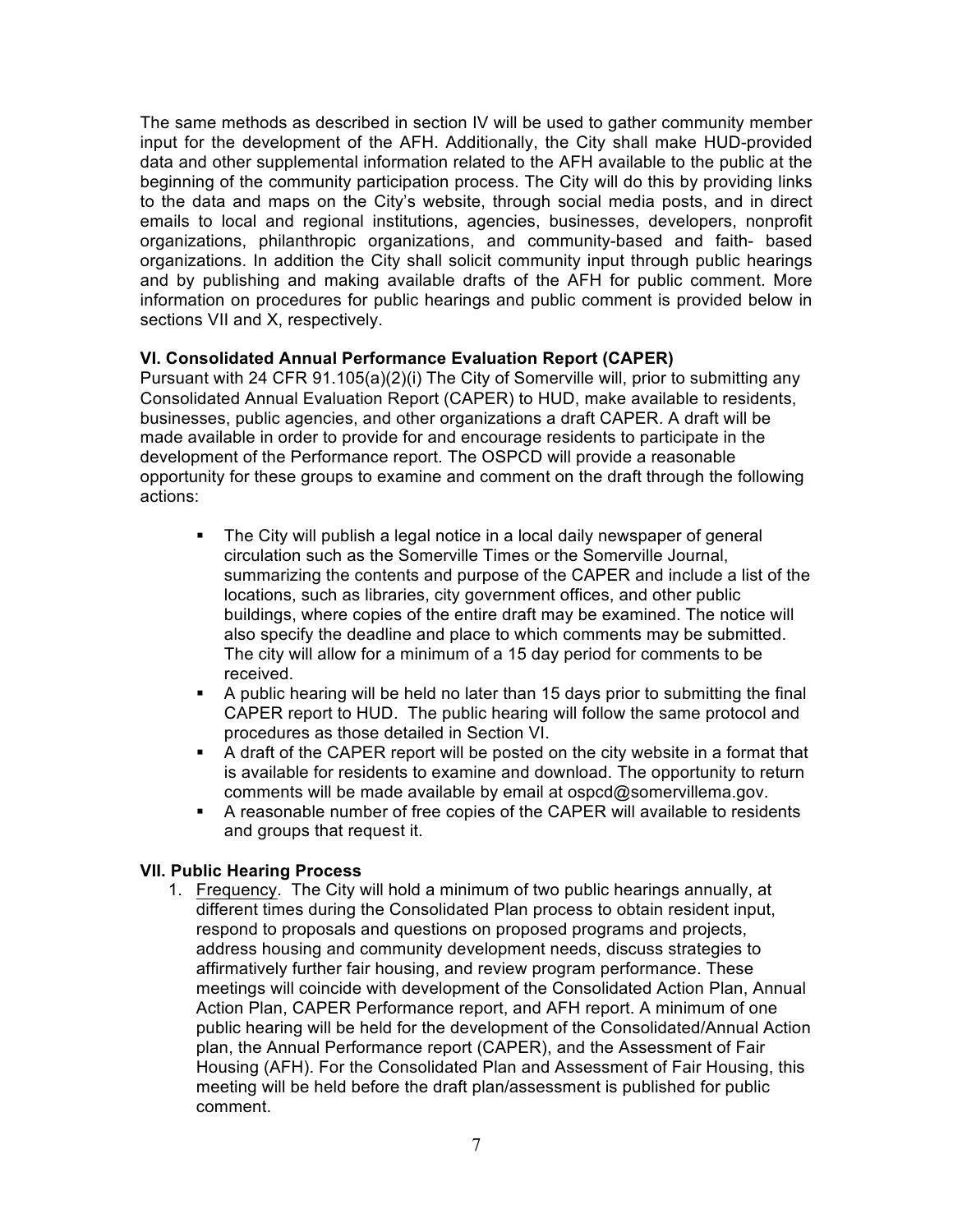- § It is anticipated that the draft Consolidated Plan or Action Plan will be issued on or about the second week of April of each year and the plans shall be adopted and submitted to HUD no later than the 15th of May of each year.
- § It is anticipated that the draft Performance Report (CAPER) will be issued on or before the 15th of September of each year and the report shall be submitted to HUD no later than the 30th of September of each year.
- It is anticipated that for the first submission of the Assessment of Fair Housing (AFH), the draft Assessment of Fair Housing (AFH) will be issued on or before the 15th of August, 2017. For subsequent Assessment of Fair Housing (AFH) submissions, which are due 195 calendar days before the start of the 5-year Consolidated Plan period, draft Assessments of Fair Housing (AFH) will be issued on or before the 1st of November of the year prior to when the next 5-year Consolidated Planning period begins in order to allow for public comment.
- 2. Location. Hearings will be held in areas of the City where CDBG funds are proposed to be used, specifically in neighborhoods of predominantly low- and moderate-income residents as defined by the most recent U.S. census data. The meetings will be held on a weekday evening and the location will be handicap accessible.
- 3. Outreach. Notification of Public Hearings will be given in accordance with HUD regulations and the Massachusetts Open Meeting Law, Chapter 30A: Section 11A/2. Public meeting notices with information about the hearing will be published in English, Portuguese, Haitian Creole and Spanish two weeks prior to the date of the hearing in general circulation publications within the City.
	- **Translations of the public meeting notice in Haitian Creole, and Portuguese,** in addition to English and Spanish, will be published on the City's cable wheel.
	- Meeting notices will be posted in English, Spanish, Haitian Creole, and Portuguese on the City's website.
	- Special Accommodations In order to encourage participation among minority groups, non-english speaking persons, and persons with disabilities; the City of Somerville will, with a minimum of ten (10) days advance notice to the OSPCD by phone, mail, or e-mail , arrange for an interpreter, a sign interpreter, services for the visually impaired or other special accommodations for persons with disabilities (e.g. providing Braille, oral, electronic, or large print copies).
	- § Surveys may be distributed to community members to collect additional input.
	- § Outreach to the LMI Community Public Notices will be sent to each of the CDBG funded public service providers and to participating organizations based in the Neighborhood Revitalization Areas for posting in public areas.
	- Fliers of the meeting will be posted and distributed in the following locations throughout the City:
		- − Mailing to all public service agencies with a request that the fliers be translated, if possible, into languages other than Spanish, Portuguese, Haitian Creole or English, if this is appropriate for their constituency.
		- − All branches of the Public Library
		- − Front hall of City Hall
		- − The Mayor's office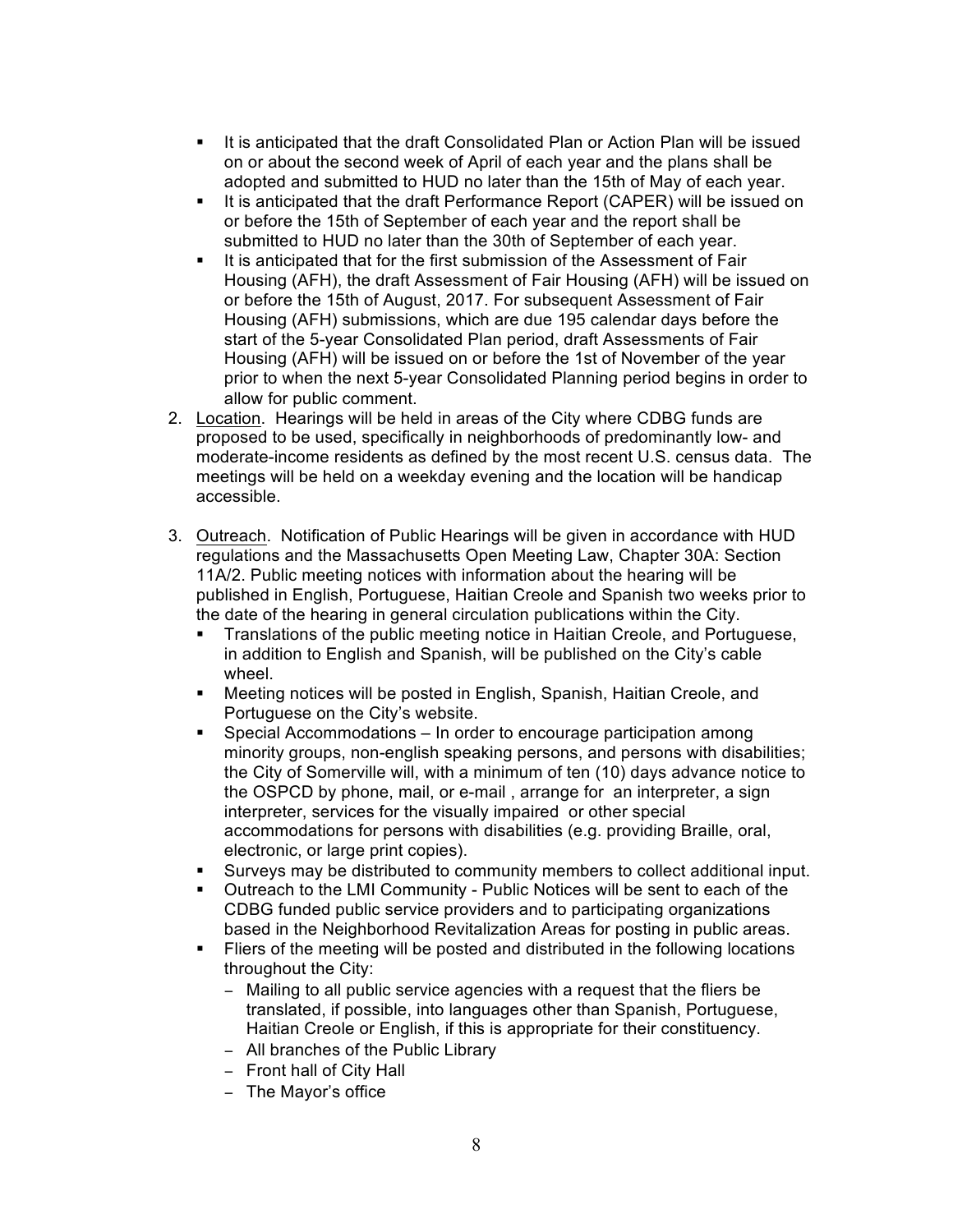- − OSPCD front desk
- − Other locations as deemed appropriate
- 4. Accessibility. All hearing/meeting locations will be handicapped accessible. Meetings will be advertised in English, Spanish, Portuguese and Haitian Creole (and other languages as necessary with advance notice). All ads, notices and flyers will include a TTY phone number and contact information to arrange for special accessibility requirements. The City's SomerViva interpreters will be present at all public hearings to provide translation services to any non-English speaking residents. Persons with disabilities who need auxiliary aids and services for effective communication, written materials in alternative formats, or reasonable modifications in policies and procedures in order to access the programs and activities of the City of Somerville, are invited to make their needs known to the ADA coordinator:

ADA Coordinator Executive Office on Disability and Compliance 167 Holland Street, Second Floor, Room 207 Somerville, MA 02144 617-625-6600 X2323 866-808-4851 (TTY)

- 5. Information Provided. At the first public hearing after the City receives information on the amount of assistance it expects to receive from HUD (including grant funds and program income), the City will provide this information to the public. Generally, at each hearing the following information is to be provided:
	- Amount of assistance received from HUD annually (grants & program income);
	- The development of activities that may be under-taken using these funds, including the estimated amount that will benefit persons of low to moderate income;
	- **•** Strategies and actions aimed at affirmatively furthering fair housing consistent with the Assessment of Fair Housing (AFH);
	- The areas of the City where activities may be under-taken;
	- § A description of the projects programs and services that are underway using currently available funds; and efforts to minimize displacement;
	- Review of program performance;
	- § Copies of the most recently published consolidated plan; performance report; and other relevant documents (Neighborhood Revitalization Strategy Area plans etc.) will be made available free of charge to any local resident, agency, or organization.

#### **VIII. Notification to Public Housing Authority**

The City will provide information on a regular basis to the Somerville Housing Authority about consolidated plan activities related to its developments and surrounding communities so that the housing authority can:

Have this information available for the annual public hearing required under the Comprehensive Grant program.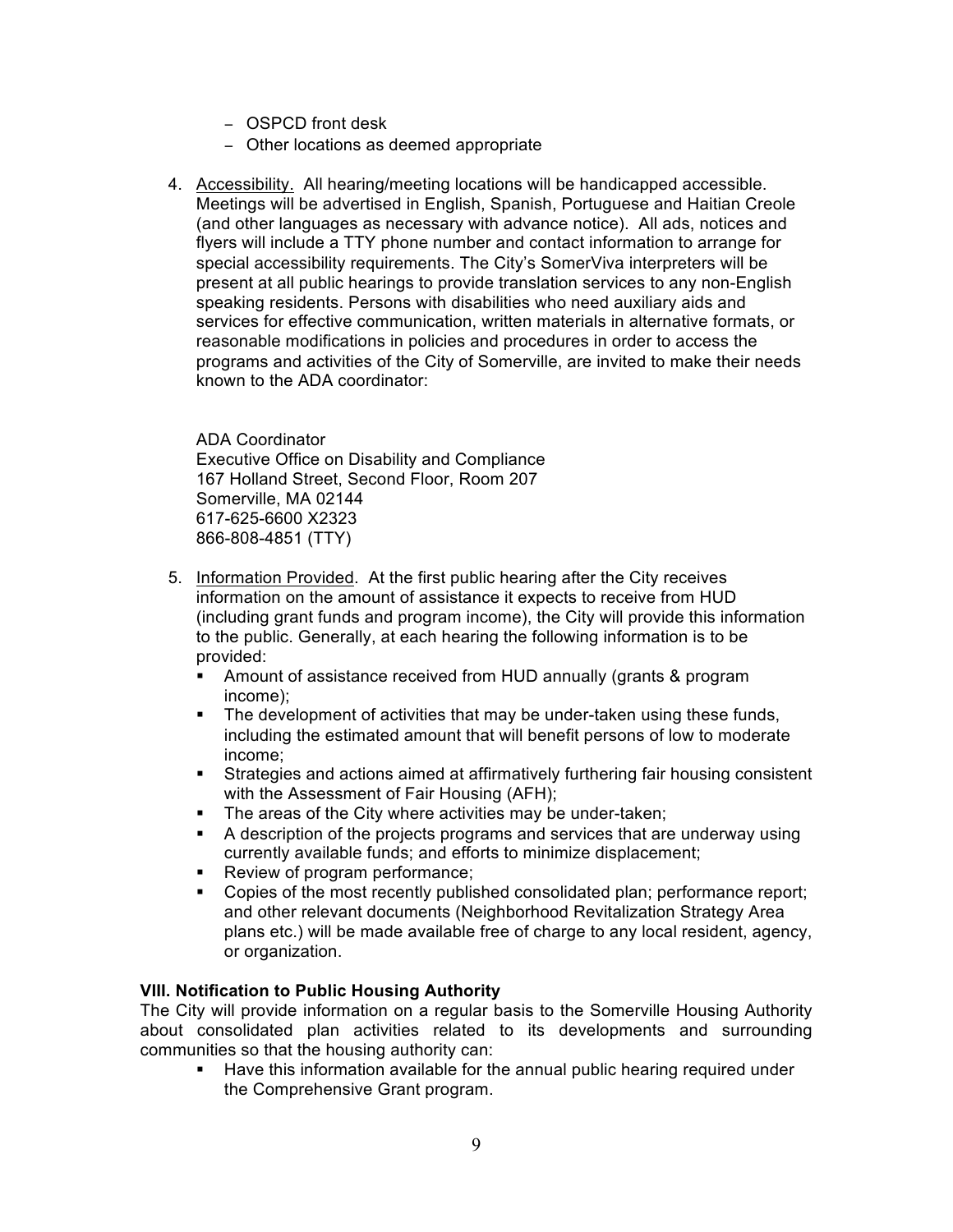**Encourage participation among residents in the process of developing and** implementing the consolidated plan.

## **IX. Amendment Policy**

The following criteria will require that the City enact its outlined community participation plan in order to solicit and obtain feedback from the low and moderate income community, in accordance with 24 CFR 91.105:

- § To make a change in its allocation priorities or a change in the method of distribution of funds from one eligible activity to another.
- § To carry out an activity, using funds from any program covered by the consolidated plan (including program income), not previously described in the action plan.
- § To change the purpose, scope, location, or beneficiaries of an activity.

Any of these factors will be considered a substantial amendment and will be required to go through a formal amendment process. Notwithstanding the foregoing, minor budgetary revisions to the Consolidated Plan, which are defined as changes that do not exceed 25 percent of the original budget amount, will not constitute a substantial amendment and will be made without a public hearing or notification.

The City shall revise an accepted Assessment of Fair Housing (AFH) and submit the revised AFH for review by HUD under the following circumstances:

- § A material change occurs: A material change is a change in circumstances in the jurisdiction of a program participant that affects the information on which the AFH is based to the extent that the analysis, the fair housing contributing factors, or the priorities and goals of the AFH no longer reflect actual circumstances. This may include natural disasters; significant demographic changes; new significant contributing factors in the participant's jurisdiction; and civil rights findings, determinations, settlements (including Voluntary Compliance Agreements), or court orders;
- § HUD notifies the City that a material change has occurred that requires a revision.

In such instances, the City of Somerville shall hold a public hearing on such an amendment to the Consolidated Plan or revision to the Assessment of Fair Housing. The public hearing will follow all the protocol and procedures detailed in Section VI. The notice will summarize the nature of the proposed amendment, the date, time and location of the public hearing, and procedures for submission of comments. The City may make this notification by publishing a notice in the newspaper of general circulation along with notification sent to agencies or organizations affected by the amendment. The notice will also be posted on the City's website. The City shall provide a period of at least 30 calendar days for comment on amendments to the Consolidated Plan and/or revisions to the Assessment of Fair Housing (AFH). The City shall consider any comments received in writing or orally at the public hearing. The City of Somerville will determine whether to adopt the proposed amendment/revision, adopt a revised version of the amendment/revision, or reject the amendment/revision. The determination will be posted on the City's website. If the amendment/revision is adopted, the change will be incorporated into the Consolidated Plan and/or Assessment of Fair Housing (AFH), along with a summary of comments on the amendment and the City's response to such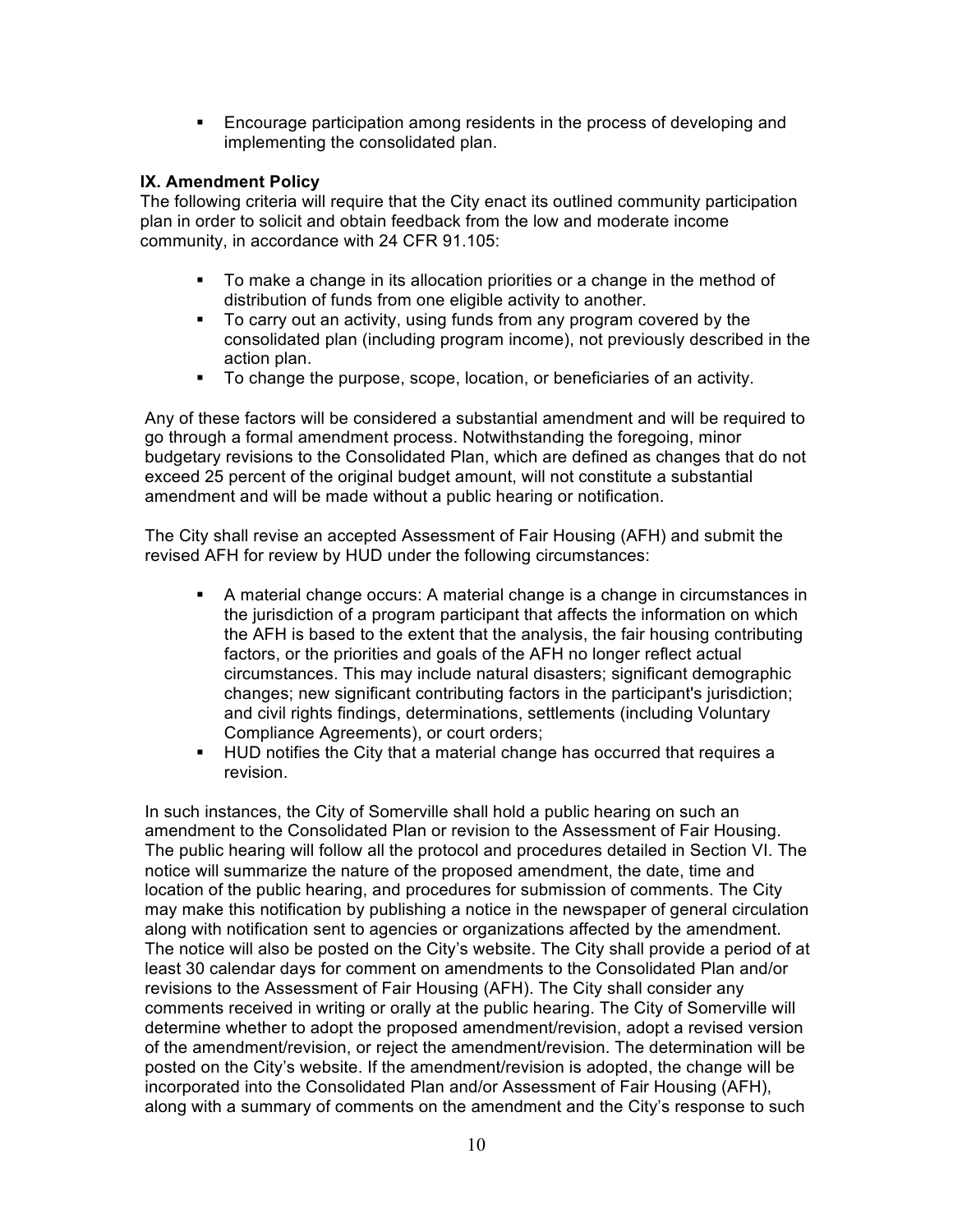comments. The amended Consolidated Plan or revised Assessment of Fair Housing along with the summary of comments and responses shall then be submitted to HUD for review.

## **X. Resident Comment on the Consolidated Plan / Amendments, Assessments of Fair Housing/Revisions, and Performance Reports**

- 1. Notification. In accordance with to 24 CFR 91.105(a)(3), the city will publish notification of the availability of the proposed Consolidated Plan, Consolidated Annual Performance Evaluation Report (CAPER), and any substantial amendments in a newspaper of general circulation and on the City website giving residents not less than 30 days for the Consolidated Plan and substantial amendments and not less than 15 days for the Performance Report (CAPER) to comment. This notice will include:
	- The date on which the plan will be available and the date by which comments must be received;
	- The name of the person and/or agency where comments should be directed (Comments should be directed to the Office of Strategic Planning and Community Development);
	- The form that comments should take (written, email, fax etc.).
- 2. Location. The City will make the plan available at the following location for a period of not less than 30 days for the Consolidate Plan and substantial amendments (15 days for the CAPER) so that residents may comment on the plan:
	- All branches of the public library;
	- **Office of Strategic Planning and Community Development;**
	- By email or parcel post as requested; and,
	- On the City website at www.somervillema.gov. Persons who are visually impaired may contact OSPCD to arrange for special accommodations
	- In addition to the documents being available on line or at one of the sites listed above, local residents may also request a copy from the Office of Strategic Planning and Community Development. Copies will be made available to the public free of charge.
- 3. Technical Assistance: The City will provide for technical assistance to groups representative of person of low-to-moderate income that request such assistance to comment on the Consolidated Plan and/or Assessment of Fair Housing (AFH).
- 4. Consideration of Comments: All comments or views of residents received in writing, or orally at the public hearings will be considered in preparing the final consolidated plan.

# **XI. Availability to Access Public Records**

The City of Somerville will publish the entire final Consolidated Plan, related amendments, and Performance report (CAPER). The City of Somerville will also publish and make available the entire Community Participation Plan. These documents will be made available to the public at the following locations and by the following means:

- All branches of the public library;
- Office of Strategic Planning and Community Development;
- By email or parcel post as requested; and,
- On the City website at http://www.somervillema.gov.
- A reasonable number of copies will be made available free of charge.